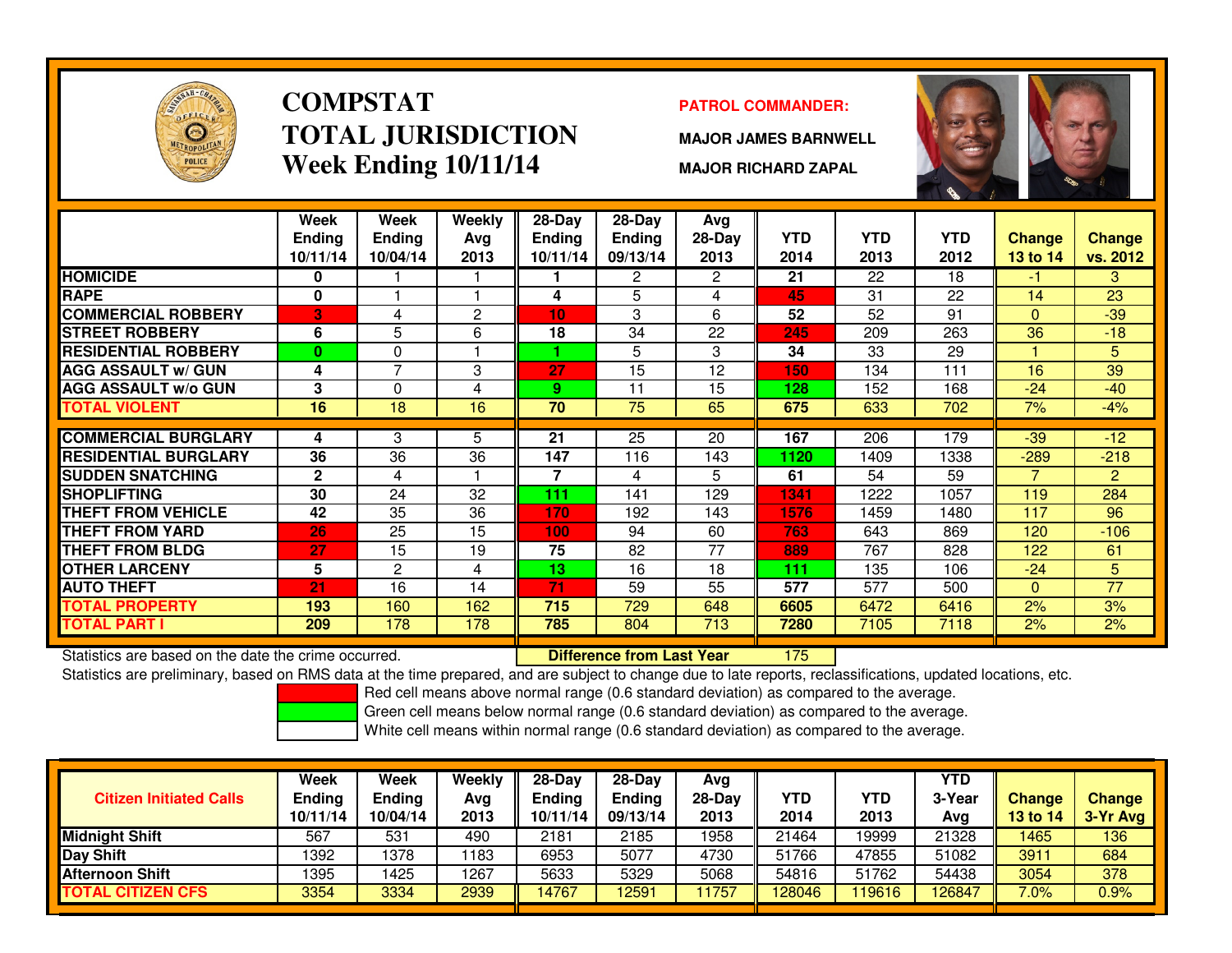

## **COMPSTATWEST CHATHAM PRECINCTWeek Ending 10/11/14**

**PRECINCT COMMANDER:**



**CAPT. CHARLES HALL**

|                             | <b>Week</b><br><b>Ending</b><br>10/11/14 | Week<br><b>Ending</b><br>10/04/14 | Weekly<br>Avg<br>2013 | $28$ -Day<br><b>Ending</b><br>10/11/14 | $28-Day$<br><b>Ending</b><br>09/13/14 | Avg<br>$28-Day$<br>2013 | <b>YTD</b><br>2014 | <b>YTD</b><br>2013 | <b>YTD</b><br>2012 | <b>Change</b><br>13 to 14 | <b>Change</b><br>vs. 2012 |
|-----------------------------|------------------------------------------|-----------------------------------|-----------------------|----------------------------------------|---------------------------------------|-------------------------|--------------------|--------------------|--------------------|---------------------------|---------------------------|
| <b>HOMICIDE</b>             | 0                                        | $\Omega$                          | 0                     | 0                                      | 0                                     | 0                       |                    | 2                  | 0                  | -1                        |                           |
| <b>RAPE</b>                 | 0                                        | $\mathbf{0}$                      | 0                     | 0                                      |                                       |                         | 10                 | 6                  | 8                  | 4                         | $\overline{2}$            |
| <b>COMMERCIAL ROBBERY</b>   | 0                                        | $\mathbf{0}$                      | 0                     | 1                                      |                                       |                         | 7                  | 5                  | 17                 | 2                         | $-10$                     |
| <b>STREET ROBBERY</b>       | $\overline{2}$                           |                                   | 0                     | 3                                      | 2                                     | $\overline{c}$          | 24                 | 22                 | 30                 | $\overline{2}$            | $-6$                      |
| <b>RESIDENTIAL ROBBERY</b>  | 0                                        | $\Omega$                          | 0                     | 0                                      | 2                                     |                         | 10                 | 5                  | 5                  | 5                         | 5                         |
| <b>AGG ASSAULT w/ GUN</b>   | $\bf{0}$                                 |                                   | 0                     | 3                                      | 2                                     |                         | 14                 | 14                 | 12                 | $\Omega$                  | $\overline{2}$            |
| <b>AGG ASSAULT w/o GUN</b>  | 0                                        | $\Omega$                          |                       | $\bf{0}$                               |                                       | 3                       | 13                 | 26                 | 22                 | $-13$                     | $-9$                      |
| <b>TOTAL VIOLENT</b>        | $\mathbf{2}$                             | 2                                 | $\overline{2}$        | 7                                      | 9                                     | 8                       | 79                 | 80                 | 94                 | $-1%$                     | $-16%$                    |
|                             |                                          |                                   |                       |                                        |                                       |                         |                    |                    |                    |                           |                           |
| <b>COMMERCIAL BURGLARY</b>  |                                          |                                   |                       |                                        | 8                                     | $\overline{2}$          | 41                 | 25                 | 26                 | 16                        | 15                        |
| <b>RESIDENTIAL BURGLARY</b> | 4                                        | 6                                 | 6                     | 28                                     | 24                                    | 25                      | 212                | 235                | 218                | $-23$                     | $-6$                      |
| <b>SUDDEN SNATCHING</b>     | 0                                        | $\Omega$                          | 0                     | 0                                      | 0                                     | $\Omega$                | 4                  | $\Omega$           | 8                  | 4                         | $-4$                      |
| <b>SHOPLIFTING</b>          |                                          | 2                                 | 3                     | 8                                      | 19                                    | 12                      | 193                | 114                | 100                | 79                        | 93                        |
| <b>THEFT FROM VEHICLE</b>   | 6                                        | 6                                 | 5                     | 35                                     | 28                                    | 21                      | 249                | 215                | 210                | 34                        | 39                        |
| <b>THEFT FROM YARD</b>      | 6                                        | 3                                 | 2                     | 17                                     | 10                                    | 8                       | 117                | 80                 | 137                | 37                        | $-20$                     |
| <b>THEFT FROM BLDG</b>      | 3                                        | $\Omega$                          | 3                     | $\overline{7}$                         | 15                                    | 11                      | 146                | 110                | 128                | 36                        | 18                        |
| <b>OTHER LARCENY</b>        | 1                                        |                                   |                       | 3                                      | 6                                     | 2                       | 25                 | 11                 | 18                 | 14                        | $\overline{7}$            |
| <b>AUTO THEFT</b>           |                                          | $\Omega$                          | 2                     | 15                                     | 10                                    | 9                       | 110                | 91                 | 71                 | 19                        | 39                        |
| <b>TOTAL PROPERTY</b>       | 29                                       | 19                                | 23                    | 120                                    | 120                                   | 91                      | 1097               | 881                | 916                | 25%                       | 20%                       |
| <b>TOTAL PART I</b>         | 31                                       | 21                                | 25                    | 127                                    | 129                                   | 99                      | 1176               | 961                | 1010               | 22%                       | 16%                       |

Statistics are based on the date the crime occurred. **Difference from Last Year** 

Statistics are based on the date the crime occurred. **Externce to Lube Theodical Cast Year Netwom 215 Lube Pre**<br>Statistics are preliminary, based on RMS data at the time prepared, and are subject to change due to late repo

Red cell means above normal range (0.6 standard deviation) as compared to the average.

Green cell means below normal range (0.6 standard deviation) as compared to the average.

| <b>Citizen Initiated Calls</b> | <b>Week</b><br><b>Ending</b><br>10/11/14 | Week<br><b>Ending</b><br>10/04/14 | Weekly<br>Avg<br>2013 | $28-Day$<br>Ending<br>10/11/14 | 28-Day<br><b>Ending</b><br>09/13/14 | Avg<br>28-Dav<br>2013 | YTD<br>2014 | <b>YTD</b><br>2013 | <b>YTD</b><br>3-Year<br>Avg | <b>Change</b><br><b>13 to 14</b> | <b>Change</b><br>3-Yr Avg |
|--------------------------------|------------------------------------------|-----------------------------------|-----------------------|--------------------------------|-------------------------------------|-----------------------|-------------|--------------------|-----------------------------|----------------------------------|---------------------------|
| <b>Midnight Shift</b>          | 124                                      | 91                                | 97                    | 440                            | 433                                 | 389                   | 4270        | 3944               | 4244                        | 326                              | 26                        |
| Day Shift                      | 292                                      | 272                               | 242                   | 2721                           | 1016                                | 967                   | 10585       | 9829               | 10376                       | 756                              | 209                       |
| <b>Afternoon Shift</b>         | 285                                      | 285                               | 259                   | 150                            | 970                                 | 1036                  | 1420        | 10576              | 1202                        | 844                              | 218                       |
| <b>TOTAL CITIZEN CFS</b>       | 701                                      | 701                               | 598                   | 4311                           | 2419                                | 2392                  | 26275       | 24349              | 25822                       | 7.9%                             | .8%                       |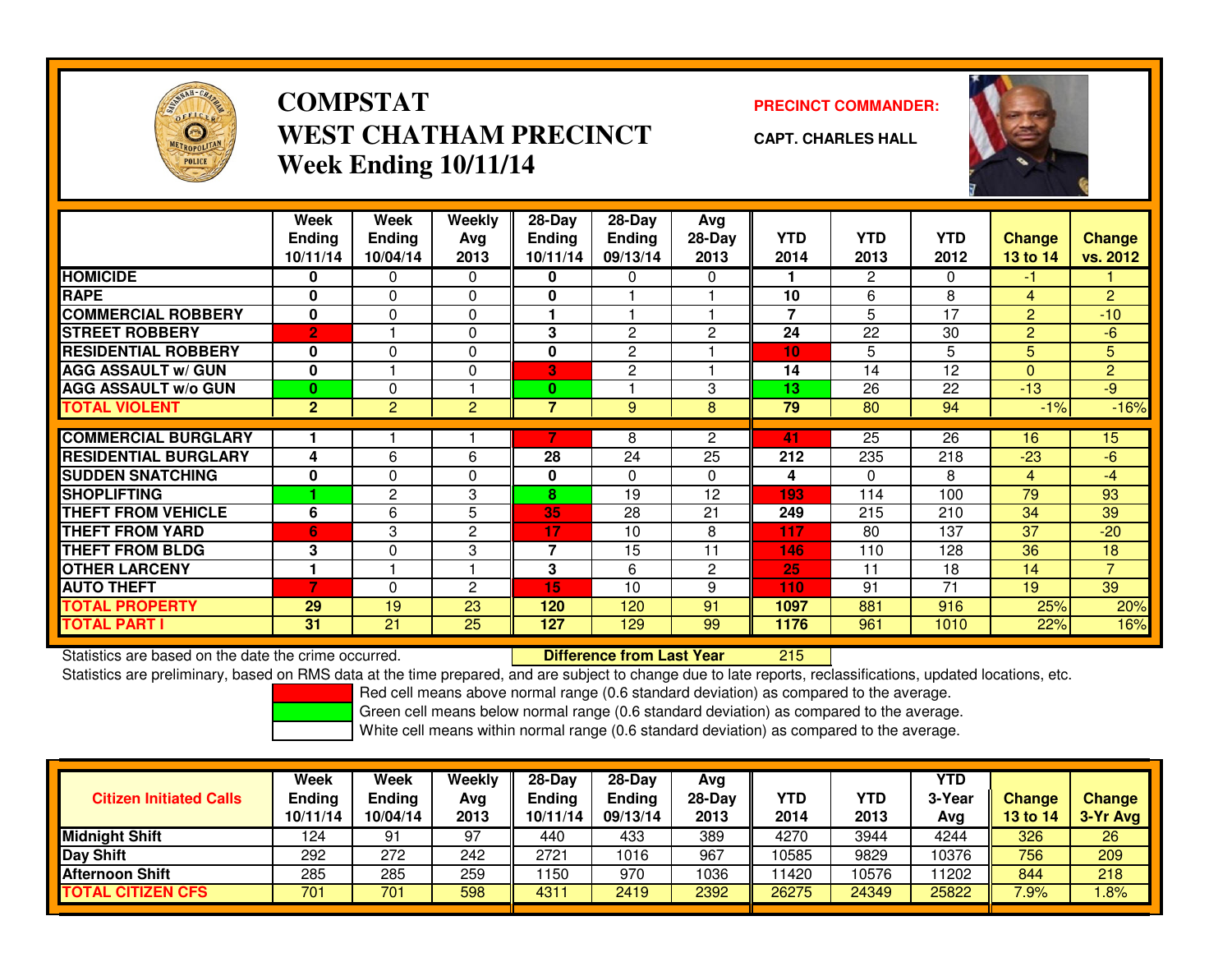

## **COMPSTATDOWNTOWN PRECINCTWeek Ending 10/11/14**

### **PRECINCT COMMANDER:**

### **CAPT. BEN HERRON**

<sup>154</sup>



|                             | Week<br><b>Ending</b> | Week<br><b>Ending</b> | <b>Weekly</b><br>Avg | $28 - Day$<br><b>Ending</b> | $28 - Day$<br><b>Ending</b> | Avg<br>$28-Day$ | <b>YTD</b> | <b>YTD</b>     | <b>YTD</b> | <b>Change</b>  | <b>Change</b> |
|-----------------------------|-----------------------|-----------------------|----------------------|-----------------------------|-----------------------------|-----------------|------------|----------------|------------|----------------|---------------|
|                             | 10/11/14              | 10/04/14              | 2013                 | 10/11/14                    | 09/13/14                    | 2013            | 2014       | 2013           | 2012       | 13 to 14       | vs. 2012      |
| <b>HOMICIDE</b>             | 0                     | 0                     | 0                    | 0                           |                             |                 | 3.         | 8              |            | $-5$           | $-4$          |
| <b>RAPE</b>                 | $\bf{0}$              |                       | 0                    | 3                           |                             |                 | 9          | $\overline{7}$ | 5          | $\overline{2}$ | 4             |
| <b>COMMERCIAL ROBBERY</b>   | 0                     |                       | 0                    | $\mathbf 2$                 | 0                           |                 | 6          | 9              | 9          | $-3$           | $-3$          |
| <b>STREET ROBBERY</b>       |                       | 2                     | $\mathbf{2}$         | 6                           | 10                          | 8               | 64         | 79             | 84         | $-15$          | $-20$         |
| <b>RESIDENTIAL ROBBERY</b>  | 0                     | $\Omega$              | 0                    | 0                           | 0                           |                 |            | $\overline{ }$ | 6          | $-6$           | $-5$          |
| <b>AGG ASSAULT w/ GUN</b>   |                       | $\mathbf{2}$          |                      | 6                           | $\overline{c}$              | 3               | 29         | 31             | 21         | $-2$           | 8             |
| <b>AGG ASSAULT w/o GUN</b>  | $\bf{0}$              | $\Omega$              |                      |                             | $\overline{2}$              | 4               | 33         | 35             | 51         | $-2$           | $-18$         |
| <b>TOTAL VIOLENT</b>        | $\overline{2}$        | 6                     | 4                    | 18                          | 16                          | 18              | 145        | 176            | 183        | $-18%$         | $-21%$        |
| <b>COMMERCIAL BURGLARY</b>  | $\overline{2}$        | 2                     |                      | 5                           | 5                           | 3               | 32         | 27             | 25         | 5              |               |
| <b>RESIDENTIAL BURGLARY</b> | 5                     | 5                     | 3                    | 19                          | 11                          | 13              | 97         | 130            | 117        | $-33$          | $-20$         |
| <b>SUDDEN SNATCHING</b>     |                       | 4                     |                      | 5.                          | 2                           | $\overline{2}$  | 24         | 29             | 28         | $-5$           | $-4$          |
| <b>SHOPLIFTING</b>          | 7                     |                       | 4                    | 13                          | 14                          | 17              | 174        | 169            | 106        | 5              | 68            |
| <b>THEFT FROM VEHICLE</b>   | 10                    | 6                     | $\overline{ }$       | 35                          | 45                          | 29              | 414        | 287            | 307        | 127            | 107           |
| <b>THEFT FROM YARD</b>      | 12                    | 9                     | 4                    | 38                          | 19                          | 18              | 212        | 192            | 195        | 20             | 17            |
| <b>THEFT FROM BLDG</b>      | 8                     | 5                     | 4                    | 19                          | 10                          | 15              | 204        | 143            | 188        | 61             | 16            |
| <b>OTHER LARCENY</b>        | $\bf{0}$              |                       |                      | 4                           |                             | 4               | 19         | 35             | 21         | $-16$          | $-2$          |
| <b>AUTO THEFT</b>           | 3                     | 6                     | $\overline{c}$       | 20                          | 15                          | 9               | 116        | 95             | 76         | 21             | 40            |
| <b>TOTAL PROPERTY</b>       | 48                    | 39                    | 27                   | 158                         | 122                         | 110             | 1292       | 1107           | 1063       | 17%            | 22%           |
| <b>TOTAL PART I</b>         | 50                    | 45                    | 32                   | 176                         | 138                         | 128             | 1437       | 1283           | 1246       | 12%            | 15%           |

Statistics are based on the date the crime occurred. **Difference from Last Year** 

Statistics are preliminary, based on RMS data at the time prepared, and are subject to change due to late reports, reclassifications, updated locations, etc.

Red cell means above normal range (0.6 standard deviation) as compared to the average.

Green cell means below normal range (0.6 standard deviation) as compared to the average.

| <b>Citizen Initiated Calls</b> | <b>Week</b><br><b>Ending</b><br>10/11/14 | Week<br><b>Ending</b><br>10/04/14 | Weekly<br>Avg<br>2013 | $28-Dav$<br><b>Ending</b><br>10/11/14 | $28-Dav$<br>Ending<br>09/13/14 | Avg<br>$28-Day$<br>2013 | YTD<br>2014 | <b>YTD</b><br>2013 | <b>YTD</b><br>3-Year<br>Avg | <b>Change</b><br>13 to 14 | <b>Change</b><br>$3-Yr$ Avg |
|--------------------------------|------------------------------------------|-----------------------------------|-----------------------|---------------------------------------|--------------------------------|-------------------------|-------------|--------------------|-----------------------------|---------------------------|-----------------------------|
| Midnight Shift                 | 133                                      | 123                               | 107                   | 483                                   | 454                            | 428                     | 4697        | 4405               | 4711                        | 292                       | -14                         |
| Day Shift                      | 235                                      | 248                               | 208                   | 935                                   | 917                            | 832                     | 9009        | 8497               | 8899                        | 512                       | 110                         |
| <b>Afternoon Shift</b>         | 247                                      | 279                               | 226                   | 1077                                  | 970                            | 905                     | 10035       | 9328               | 9705                        | 707                       | 330                         |
| <b>TOTAL CITIZEN CFS</b>       | 615                                      | 650                               | 541                   | 2495                                  | 2341                           | 2165                    | 23741       | 22230              | 23315                       | 6.8%                      | $1.8\%$                     |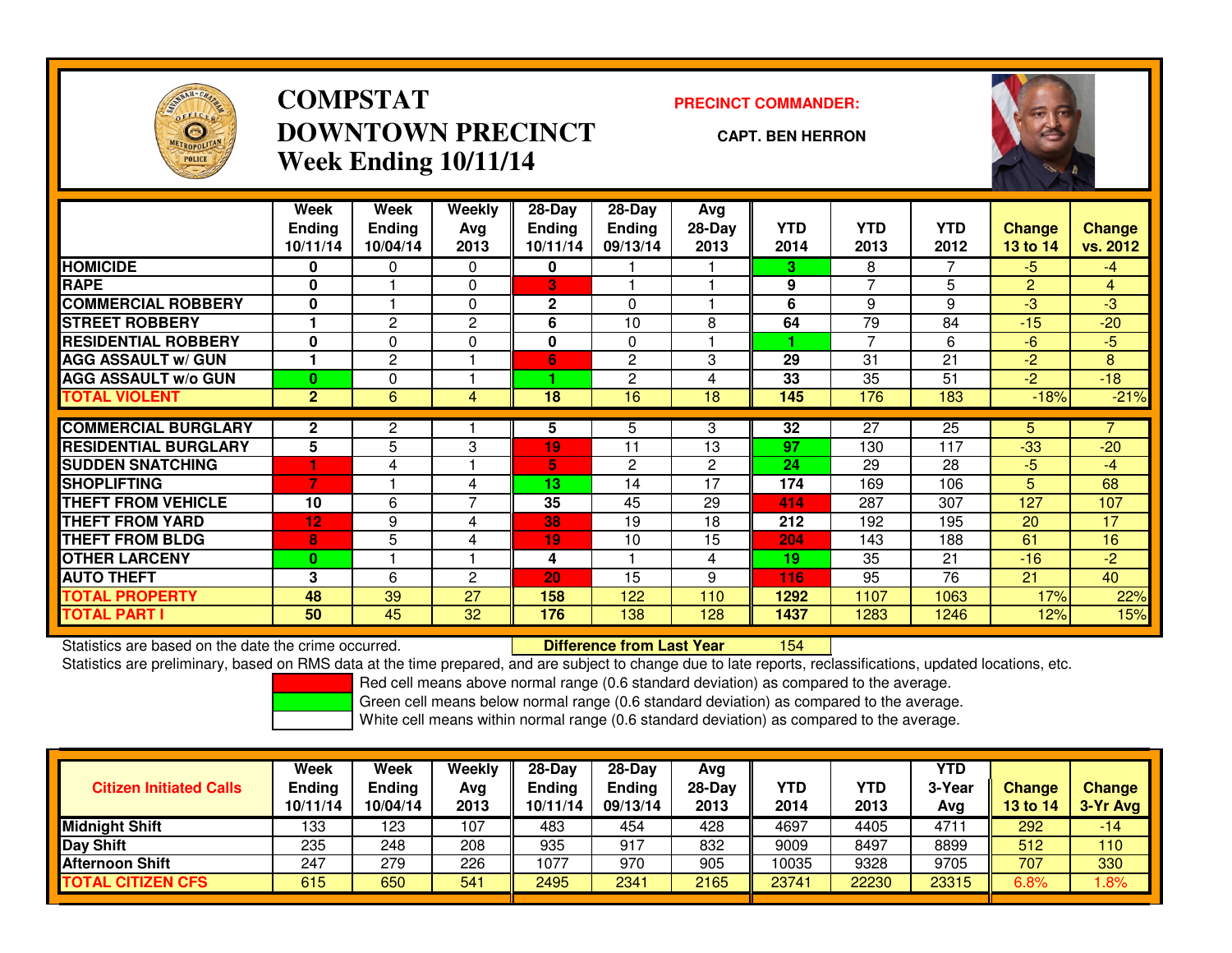

## **COMPSTATCENTRAL PRECINCT CAPT. DEVONN ADAMSWeek Ending 10/11/14**

**PRECINCT COMMANDER:**



|                             | Week<br><b>Ending</b><br>10/11/14 | Week<br><b>Ending</b><br>10/04/14 | <b>Weekly</b><br>Ava<br>2013 | $28$ -Day<br>Ending<br>10/11/14 | $28 - Day$<br><b>Ending</b><br>09/13/14 | Avg<br>$28-Day$<br>2013 | <b>YTD</b><br>2014 | <b>YTD</b><br>2013 | <b>YTD</b><br>2012 | Change<br><b>13 to 14</b> | <b>Change</b><br>vs. 2012 |
|-----------------------------|-----------------------------------|-----------------------------------|------------------------------|---------------------------------|-----------------------------------------|-------------------------|--------------------|--------------------|--------------------|---------------------------|---------------------------|
| <b>HOMICIDE</b>             | 0                                 | $\Omega$                          | $\Omega$                     | 0                               | 0                                       |                         | 11                 | 7                  | 5.                 | 4                         | 6.                        |
| <b>RAPE</b>                 | $\mathbf 0$                       | $\Omega$                          | 0                            | 0                               | 0                                       | 0                       | 7                  | 5                  | 2                  | 2                         | 5                         |
| <b>COMMERCIAL ROBBERY</b>   | 1                                 | 0                                 | 0                            |                                 | $\Omega$                                |                         | 12                 | 11                 | 13                 |                           | -1                        |
| <b>STREET ROBBERY</b>       |                                   |                                   |                              | $\overline{2}$                  | 12                                      | 5                       | 80                 | 53                 | 67                 | 27                        | 13                        |
| <b>RESIDENTIAL ROBBERY</b>  | $\bf{0}$                          | $\Omega$                          | $\Omega$                     |                                 |                                         |                         | 6                  | 5                  | 3                  |                           | 3                         |
| <b>AGG ASSAULT w/ GUN</b>   |                                   |                                   |                              | 11                              | 4                                       | 4                       | 62                 | 43                 | 42                 | 19                        | 20                        |
| <b>AGG ASSAULT w/o GUN</b>  |                                   | $\Omega$                          |                              | 3                               | 2                                       | 4                       | 35                 | 45                 | 41                 | $-10$                     | $-6$                      |
| <b>TOTAL VIOLENT</b>        | 4                                 | $\overline{2}$                    | 4                            | 18                              | 19                                      | 17                      | 213                | 169                | 173                | 26%                       | 23%                       |
| <b>COMMERCIAL BURGLARY</b>  | $\bf{0}$                          | 0                                 | 2                            | 5                               | 5                                       |                         | 34                 | 74                 | 37                 | $-40$                     | $-3$                      |
| <b>RESIDENTIAL BURGLARY</b> | 16                                | 13                                | 9                            | 53                              | 39                                      | 37                      | 352                | 350                | 392                | 2                         | $-40$                     |
| <b>SUDDEN SNATCHING</b>     | $\mathbf{0}$                      | $\Omega$                          | $\Omega$                     |                                 | 2                                       |                         | 13                 | 10                 | 10                 | 3                         | 3 <sup>°</sup>            |
|                             |                                   |                                   |                              |                                 | $\overline{\phantom{a}}$                | 8                       |                    |                    |                    | -1                        |                           |
| <b>SHOPLIFTING</b>          | $\bf{0}$                          | 0                                 | $\overline{c}$               | $\overline{2}$                  |                                         |                         | 74                 | 75                 | 32                 |                           | 42                        |
| <b>THEFT FROM VEHICLE</b>   | 8                                 | 10                                | 9                            | 36                              | 54                                      | 36                      | 370                | 370                | 350                | $\Omega$                  | 20                        |
| <b>THEFT FROM YARD</b>      | 3                                 | 8                                 | 4                            | 22                              | 31                                      | 16                      | 201                | 176                | 220                | 25                        | $-19$                     |
| <b>THEFT FROM BLDG</b>      | 8                                 | 5                                 | 4                            | 20                              | 12                                      | 17                      | 183                | 157                | 136                | 26                        | 47                        |
| <b>OTHER LARCENY</b>        | $\overline{2}$                    | 0                                 |                              | 3                               | 3                                       | 4                       | 15                 | 26                 | 14                 | $-11$                     |                           |
| <b>AUTO THEFT</b>           | 7                                 | 6                                 | 4                            | 17                              | 15                                      | 17                      | 179                | 180                | 119                | -1                        | 60                        |
| <b>TOTAL PROPERTY</b>       | 44                                | 42                                | 35                           | 159                             | 168                                     | 142                     | 1421               | 1418               | 1310               | 0%                        | 8%                        |
| <b>TOTAL PART I</b>         | 48                                | 44                                | 40                           | 177                             | 187                                     | 159                     | 1634               | 1587               | 1483               | 3%                        | 10%                       |

Statistics are based on the date the crime occurred. **Difference from Last Year** 

Statistics are based on the date the crime occurred. **Externee the Luid Confference from Last Year Mated Act Lu**<br>Statistics are preliminary, based on RMS data at the time prepared, and are subject to change due to late rep

Red cell means above normal range (0.6 standard deviation) as compared to the average.

Green cell means below normal range (0.6 standard deviation) as compared to the average.

| <b>Citizen Initiated Calls</b> | Week<br><b>Ending</b><br>10/11/14 | <b>Week</b><br><b>Ending</b><br>10/04/14 | Weekly<br>Avg<br>2013 | $28-Day$<br><b>Ending</b><br>10/11/14 | $28$ -Dav<br><b>Ending</b><br>09/13/14 | Avg<br>28-Day<br>2013 | YTD<br>2014 | <b>YTD</b><br>2013 | <b>YTD</b><br>3-Year<br>Avg | <b>Change</b><br>13 to 14 | <b>Change</b><br>3-Yr Avg |
|--------------------------------|-----------------------------------|------------------------------------------|-----------------------|---------------------------------------|----------------------------------------|-----------------------|-------------|--------------------|-----------------------------|---------------------------|---------------------------|
| <b>Midnight Shift</b>          | ' 15                              | 120                                      | 105                   | 485                                   | 480                                    | 419                   | 4706        | 4329               | 4633                        | 377                       | 73                        |
| Day Shift                      | 298                               | 31                                       | 249                   | 126                                   | 1080                                   | 996                   | 10906       | 10011              | 0293                        | 895                       | 613                       |
| Afternoon Shift                | 278                               | 281                                      | 263                   | 111                                   | 1161                                   | 1050                  | 1171        | 10839              | 1435                        | 332                       | $-264$                    |
| <b>TOTAL CITIZEN CFS</b>       | 691                               | 712                                      | 616                   | 2722                                  | 2721                                   | 2465                  | 26783       | 25179              | 26361                       | 6.4%                      | .6%                       |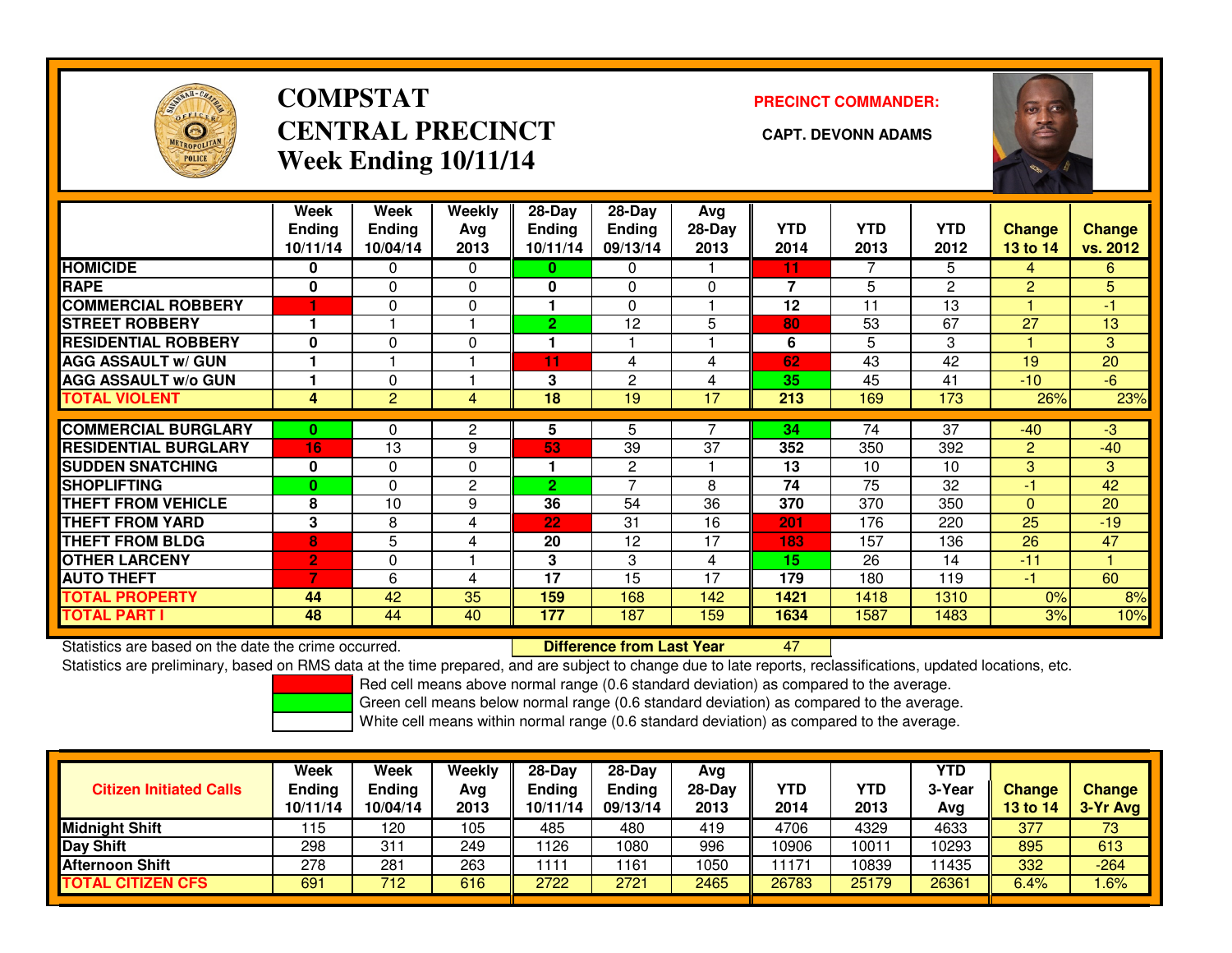

### **COMPSTAT PRECINCT COMMANDER: SOUTHSIDE PRECINCT CAPT. TERRY SHOOPWeek Ending 10/11/14**



|                             | Week<br><b>Ending</b><br>10/11/14 | Week<br><b>Ending</b><br>10/04/14 | <b>Weekly</b><br>Ava<br>2013 | 28-Day<br><b>Ending</b><br>10/11/14 | $28-Day$<br>Ending<br>09/13/14 | Avg<br>$28-Day$<br>2013 | <b>YTD</b><br>2014 | <b>YTD</b><br>2013 | <b>YTD</b><br>2012 | <b>Change</b><br>13 to 14 | <b>Change</b><br>vs. 2012 |
|-----------------------------|-----------------------------------|-----------------------------------|------------------------------|-------------------------------------|--------------------------------|-------------------------|--------------------|--------------------|--------------------|---------------------------|---------------------------|
| <b>HOMICIDE</b>             | 0                                 |                                   | 0                            |                                     | 0                              | 0                       | $\mathbf{2}$       | 3                  |                    | -1                        |                           |
| <b>RAPE</b>                 | $\bf{0}$                          | $\Omega$                          | 0                            |                                     | $\Omega$                       |                         | 6                  | 6                  | 4                  | $\Omega$                  | $\overline{2}$            |
| <b>COMMERCIAL ROBBERY</b>   | 0                                 | 2                                 | 0                            | 3                                   | 0                              | 2                       | 17                 | 16                 | 30                 |                           | $-13$                     |
| <b>ISTREET ROBBERY</b>      | $\bf{0}$                          | 0                                 |                              | 3                                   | 5                              | 3                       | 44                 | 23                 | 45                 | 21                        | -1                        |
| <b>RESIDENTIAL ROBBERY</b>  | $\bf{0}$                          | 0                                 | 0                            | 0                                   | 0                              |                         | 10                 | 7                  | 9                  | 3                         |                           |
| <b>AGG ASSAULT w/ GUN</b>   | 0                                 | 0                                 | 0                            |                                     | 4                              |                         | 10                 | 12                 | 11                 | -2                        | -1                        |
| <b>AGG ASSAULT w/o GUN</b>  |                                   | 0                                 | 0                            | $\mathbf 2$                         | 3                              | 2                       | 15                 | 23                 | 24                 | -8                        | $-9$                      |
| <b>TOTAL VIOLENT</b>        |                                   | 3                                 | $\overline{2}$               | 11                                  | 12                             | 10                      | 104                | 90                 | 124                | 16%                       | $-16%$                    |
| <b>COMMERCIAL BURGLARY</b>  | 0                                 | 0                                 |                              |                                     | 3                              | 4                       | 29                 | 46                 | 58                 | $-17$                     | $-29$                     |
| <b>RESIDENTIAL BURGLARY</b> | 3                                 | 8                                 | 8                            | 18                                  | 21                             | 31                      | 180                | 316                | 292                | $-136$                    | $-112$                    |
| <b>ISUDDEN SNATCHING</b>    |                                   | 0                                 | 0                            | 1                                   | 0                              |                         | 10                 | 8                  | 7                  | 2                         | 3                         |
| <b>SHOPLIFTING</b>          | 9                                 | 12                                | 15                           | 46                                  | 54                             | 58                      | 521                | 567                | 563                | $-46$                     | $-42$                     |
| <b>THEFT FROM VEHICLE</b>   | 9                                 | 8                                 | $\overline{7}$               | 31                                  | 40                             | 28                      | 292                | 285                | 315                | $\overline{7}$            | $-23$                     |
| <b>THEFT FROM YARD</b>      |                                   | $\mathbf{2}$                      | 2                            | 7                                   | 11                             | 8                       | 96                 | 88                 | 145                | 8                         | $-49$                     |
| <b>THEFT FROM BLDG</b>      | $\overline{2}$                    | $\overline{2}$                    | 5                            | 13                                  | 28                             | 19                      | 172                | 202                | 208                | $-30$                     | $-36$                     |
| <b>OTHER LARCENY</b>        | $\bf{0}$                          | 0                                 |                              | $\bf{0}$                            | 3                              | 4                       | 25                 | 34                 | 23                 | $-9$                      | $\overline{2}$            |
| <b>AUTO THEFT</b>           | $\mathbf{2}$                      |                                   | 2                            | 6                                   | 10                             | 9                       | 74                 | 94                 | 137                | $-20$                     | $-63$                     |
| <b>TOTAL PROPERTY</b>       | 27                                | 33                                | 41                           | 123                                 | 170                            | 163                     | 1399               | 1640               | 1748               | $-15%$                    | $-20%$                    |
| <b>TOTAL PART I</b>         | 28                                | 36                                | 43                           | 134                                 | 182                            | 173                     | 1503               | 1730               | 1872               | $-13%$                    | $-20%$                    |

Statistics are based on the date the crime occurred. **Difference from Last Year** 

-227

Statistics are preliminary, based on RMS data at the time prepared, and are subject to change due to late reports, reclassifications, updated locations, etc.

Red cell means above normal range (0.6 standard deviation) as compared to the average.

Green cell means below normal range (0.6 standard deviation) as compared to the average.

|                                | Week                      | Week                      | Weekly      | $28-Day$                  | $28$ -Day                 | Avg            |             |             | YTD          |                    |                           |
|--------------------------------|---------------------------|---------------------------|-------------|---------------------------|---------------------------|----------------|-------------|-------------|--------------|--------------------|---------------------------|
| <b>Citizen Initiated Calls</b> | <b>Ending</b><br>10/11/14 | <b>Ending</b><br>10/04/14 | Avg<br>2013 | <b>Ending</b><br>10/11/14 | <b>Ending</b><br>09/13/14 | 28-Dav<br>2013 | YTD<br>2014 | YTD<br>2013 | 3-Yea<br>Avq | Change<br>13 to 14 | <b>Change</b><br>3-Yr Avg |
| <b>Midnight Shift</b>          | 83                        | 90                        | 86          | 359                       | 409                       | 343            | 3690        | 3441        | 3683         | 249                |                           |
| Day Shift                      | 278                       | 267                       | 238         | 1073                      | 1032                      | 950            | 10544       | 9497        | 10293        | 1047               | 251                       |
| <b>Afternoon Shift</b>         | 264                       | 264                       | 244         | 1070                      | 106                       | 976            | 10472       | 9781        | 10349        | 691                | 123                       |
| <b>TOTAL CITIZEN CFS</b>       | 625                       | 621                       | 567         | 2502                      | 2547                      | 2269           | 24706       | 22719       | 24324        | 8.7%               | .6%                       |